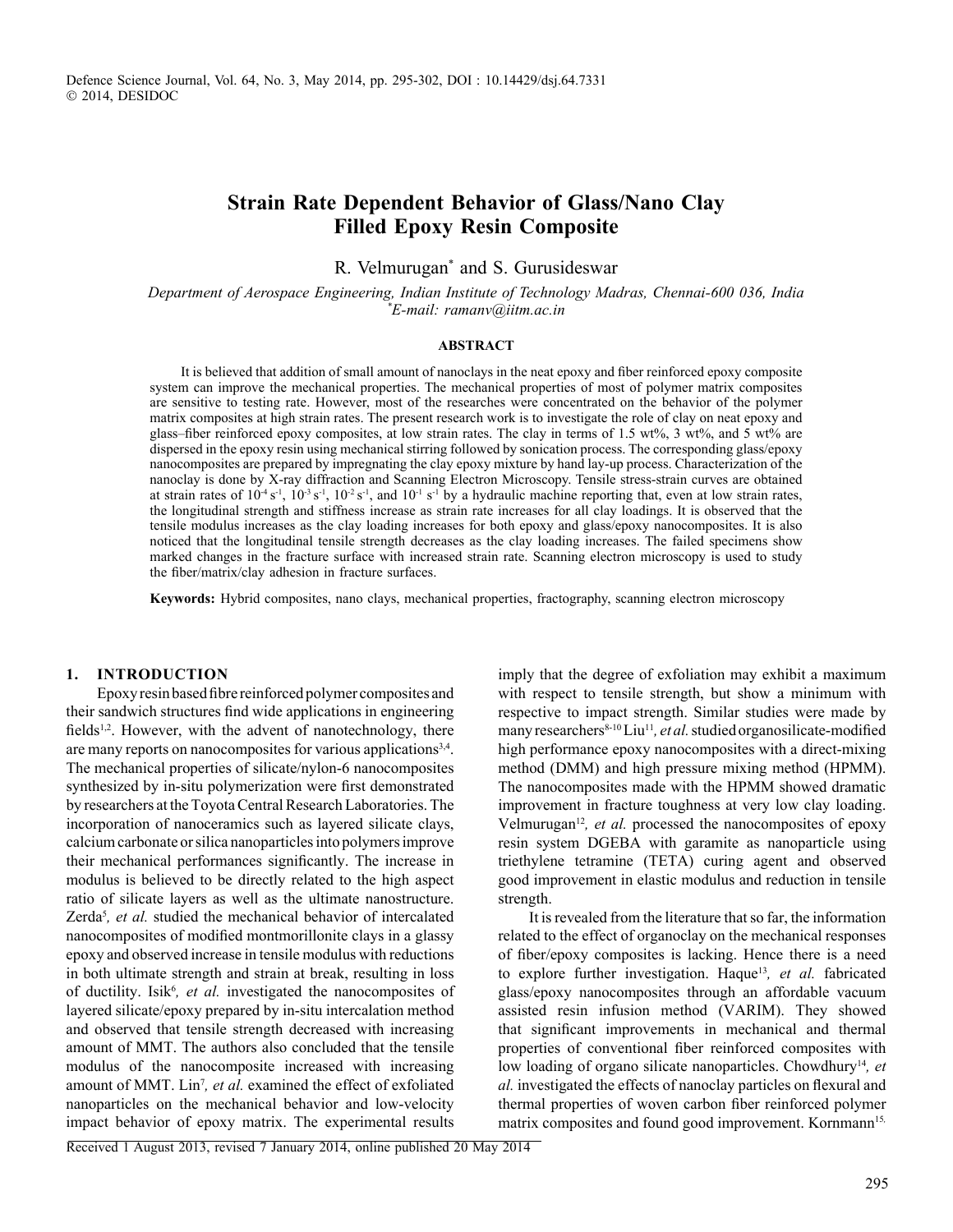*et al.* fabricated epoxy-layered silicates nanocomposites where dynamic mechanical analyses showed a systematic glass transition temperature decrease of the nanocomposite based materials. Daud<sup>16</sup>, et al. investigated the mechanical and thermo mechanical properties on three-phase glass fiber reinforced composites (GFRP) consisting of traditional woven glass fiber and polyamide-6 (PA6) matrix dispersed with organically modified layered silicates. They observed improvement in both flexural strength and compressive strength at elevated temperatures. The in-plane shear properties measured from  $[±45]$ <sub>s</sub> laminates revealed that the layered silicates help improved both the in-plane shear strength and modulus. Velmurugan<sup>17</sup>, et al. studied the effect of clay addition on improving the mechanical properties of epoxy polymer and glass fiber-reinforced epoxy-clay hybrid composites.

The mechanical properties of most of polymer matrix composites (PMCs) are strain rate sensitive. For this reason, many researchers have conducted investigations to obtain the variations of strength and stiffness of these composites with strain rate. However, most of the researches were concentrated on the behavior of the PMCs at high strain rates. Szu-Hui Lim<sup>18</sup>, et al. studied the effect of loading rate and temperature on nylon 6/organoclay nanocomposites, with and without POE-g-MA rubber particles. Bao<sup>19</sup>, et al. found that polypropylene nanocomposites reinforced with multi-walled carbon nanotubes are strain rate and temperature dependence. Zebarjad<sup>20</sup>, et al. studied the role of both nano-sized calcium carbonate and strain rate on the tensile properties of HDPE. They concluded that dependency of pure HDPE to strain rate is higher than for its nanocomposites. Fereshteh-Saniee<sup>21</sup>, et *al.* investigated the rate dependency of glass/epoxy composites at low strain rates. They observed the longitudinal strength and stiffness have increased to 24.7% and 4.2%, respectively, by increasing the strain rate from  $0.0001 \text{ s}^{-1}$  to  $0.11 \text{ s}^{-1}$ . Shokrieh<sup>22</sup>, et al. investigated the behavior of unidirectional glass fiber reinforced polymeric composites under uni-axial loading at quasi-static and intermediate strain rates and found significant increase on tensile properties by increasing the strain rate. Kallimanis<sup>23,</sup> et al. studied the tensile behavior of unidirectional glass-fiber polymer composites at three different strain rates. They described the strain rate-dependent behavior through a scaling law, assuming that a model parameter is a function of the imposed strain rate. Berezhnyts'kyi<sup>24</sup>, et al. studied the influence of the strain rate and temperature on the physicomechanical properties of polymeric composite materials. They proposed new empirical formulae's for the strain rate and temperature dependences of the composites. Okoli<sup>25</sup>, et al. performed tensile and shear tests at increasing rates of strain and showed that the effect of the logarithm of the rate of strain on the material properties can be regarded as linear and extrapolated to provide the data at high strain rates. Ray26 studied the effect of thermal ageing on the mechanical behavior of glass fiber/epoxy composites and found that change in loading rate may result in variation of failure modes.

The present research work is to investigate the role of clay on neat epoxy and glass–fiber reinforced epoxy composites, at low strain rates.

# **2. Experimental**

### **2.1 Materials**

Glass Fiber, 610 GSM Woven Roving Mat was procured from Sakthi Fibers, India. Epoxy resin, diglycidyl ether of bisphenol A (DGEBA), and the curing agent triethylenetetramine (TETA) were supplied by Huntsman Ltd, India. Clay, GARAMITE® 1958 (Alkyl quaternary ammonium clay) was sourced from Southern Clay Products, Inc., USA.

# **2.2 Sample Preparation**

Nanocomposites containing the organo-montmorillonites were prepared at clay mineral levels of 1.5 wt.%, 3 wt.%, and 5 wt.%. The mould used for preparing nanocomposites was made from two rectangular steel plates having dimensions of  $300$  mm  $\times$  300 mm. Rubber beadings were used to maintain a 3 mm thickness all around the mould plates. Releasing agent was used to coat the surface of the plate. The epoxy resin was preheated at 85 °C in order to reduce the viscosity. The required amount of clay was added slowly while stirring with a mechanical stirrer. The mixture was further stirred for 2 h. The curing agent TETA was added and the mixture was gently stirred in order to avoid the formation of bubbles. After degassing, the mixture was cast in the mold.

The glass fiber/epoxy composites were prepared by mechanical stirring and compression moulding technique. The epoxy organo-montmorillonites compound at clay mineral levels of 1.5 wt.%, 3 wt.%, and 5 wt.% were fabricated by mechanical stirring. After adding required amount of curing agent, a thin layer of epoxy/organoclay mixture was applied with a brush on the plate coated with a releasing agent. Then the epoxy/organoclay mixture was impregnated into the WRM glass fiber with the assistance of hand roller to ensure all fibers are wetted. The laminates were cured at room temperature and kept in the compression moulding machine at room temperature for 24h for complete curing.

# **2.3 X-ray Diffraction**

X-ray diffraction was performed on nanocomposites by Philips PW-1730 (CuK $\alpha$  radiation at a scan rate of 1°/min in 20 range from 3 to 15 $^{\circ}$ ). The results (Fig. 1) showed that the nanocomposites at 1.5 wt.% and 3 wt.% clay loadings exhibited no observable peaks, indicating that most of the clay particles in the nanocomposites were exfoliated or, the clay's interlayer distance (d-spacing) was more than 7 nm. Only the highest clay concentration (5%) shows a small peak correlating to a reduced exfoliated structure.

### **2.4 SEM Micrographs**

The dispersion of clay in the epoxy resin was observed with a Hitachi S-4800 scanning electron microscope (SEM) at 5 kV accelerating voltage equipped with energy dispersive spectroscopy (EDS) to identify the clay particles in the composites. The surfaces were coated with a thin gold film to increase their conductance for SEM observation.

The SEM micrograph in Fig. 2 shows the microstructure of layered silicate. Figure 3 shows the dispersion of clay in epoxy at 5 wt.% which shows the dispersion of clay.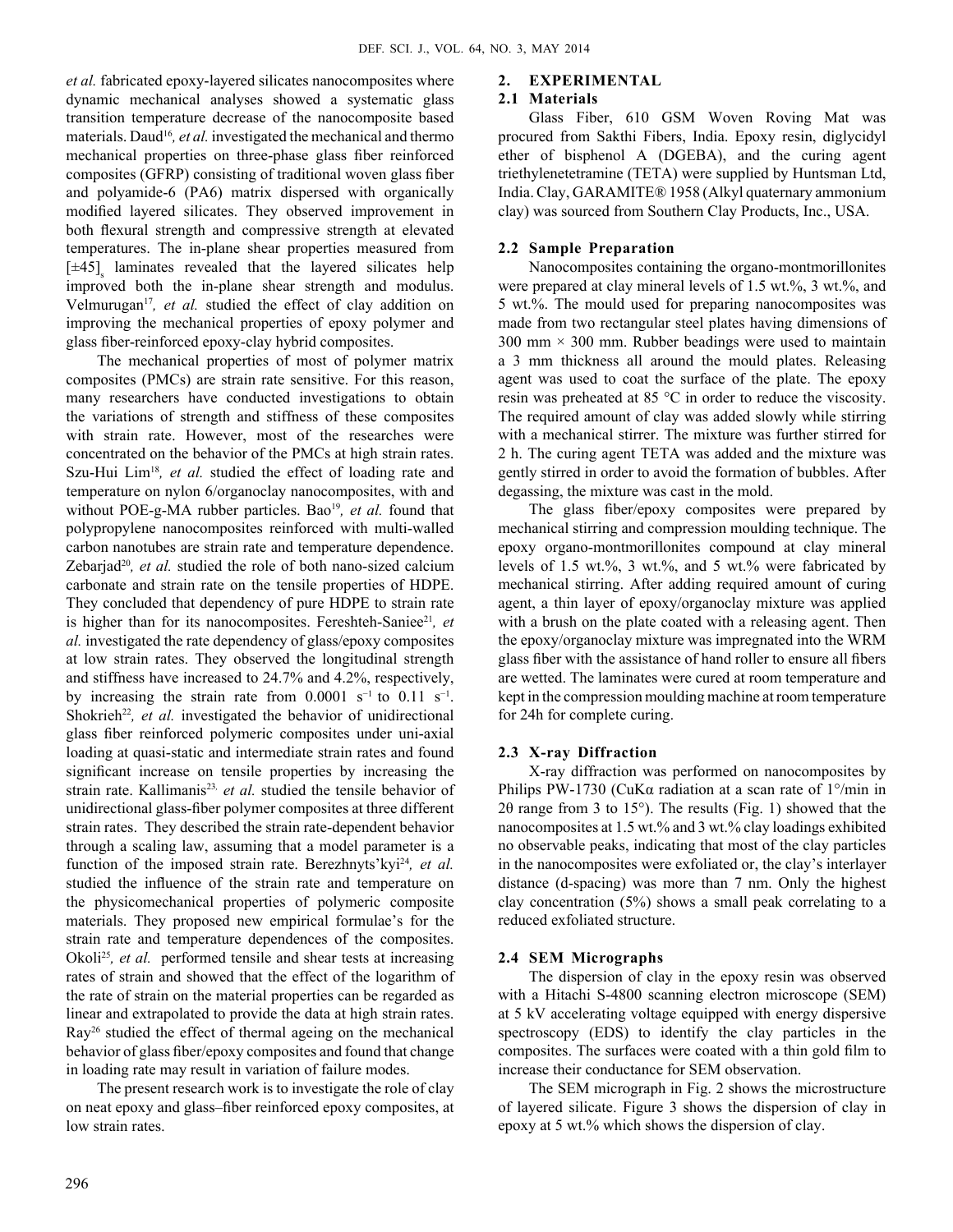

**Figure 1. XRD patterns of pure nanoclay and epoxy nanocomposites.**



**Figure 2. SEM micrograph of layered silicate.**



**Figure 3. SEM micrograph of 5 wt.% epoxy clay nanocomposite.**

### **2.5 Tensile Testing**

Tensile modulus, tensile strength, and elongation at break values were evaluated for both epoxy clay nanocomposites and glass fiber/epoxy nanocomposites as per ASTM D638- 10 in a universal testing machine. Clay filled glass epoxy composites were fabricated, giving 3 mm in thickness with 50 mm gauge length. Thin laminate composed of woven roving plies of reinforcement with epoxy resin were fabricated, giving a laminate approximately 1 mm in thickness. Woven glass/ epoxy tabs 2.5 mm thick and 35 mm long with tapered ends were locally bonded on each side of the specimens. These tabs allowed a smooth load transfer from the grip to the specimen and reduce stress concentration. The gauge length of the composite specimens was 12.7 mm. The fiber volume fraction of the composites was 50 per cent.

Automatic calibration of the testing machine was carried out. The specimen was then positioned into the grips of the hydraulic press. Afterwards, various dimensions of the test sample and the velocity of the ram were given as input to the software. Tensile tests were conducted on five cross-head stroke rates of 0.5 mm/min, 5 mm/min, 50 mm/min, and 500 mm/min on epoxy clay nanocomposite specimens. These stroke rates provide nominal strain rates of 0.0001 s<sup>-1</sup>, 0.001 s<sup>-1</sup>, 0.01 s<sup>-1</sup>, and  $0.1$  s<sup>-1</sup> on the specimens. The nominal strain rates were calculated by dividing of the stroke rate of the cross-head of the machine by the gauge length of the specimen. Different results obtained from the experiments are presented in the following section.

### **3. Results and Discussion**

# **3.1 Epoxy Clay Nanocomposites**

# *3.1.1 Stress – Strain Curves*

Figures 4-7 illustrate the stress–strain curves at different strain rates for neat,  $1.5$  wt.%,  $3$  wt.%, and  $5$  wt.% clay loadings in epoxy nanocomposites respectively. It is not possible to describe the mechanical behavior of the composites in terms of mean, or average, stress-strain curve at a given strain rate. Instead, the results have been characterized by determining, for each test, the initial slope (elastic modulus), the maximum stress, and the strain to failure defined as the strain corresponding to the maximum stress.

The stress–strain response is approximately linear elastic up to the maximum stress point followed by abrupt failure at a strain of 1.94% under quasi static loading and increased to



**Figure 4. Stress – strain curves of neat epoxy at different strain rates.**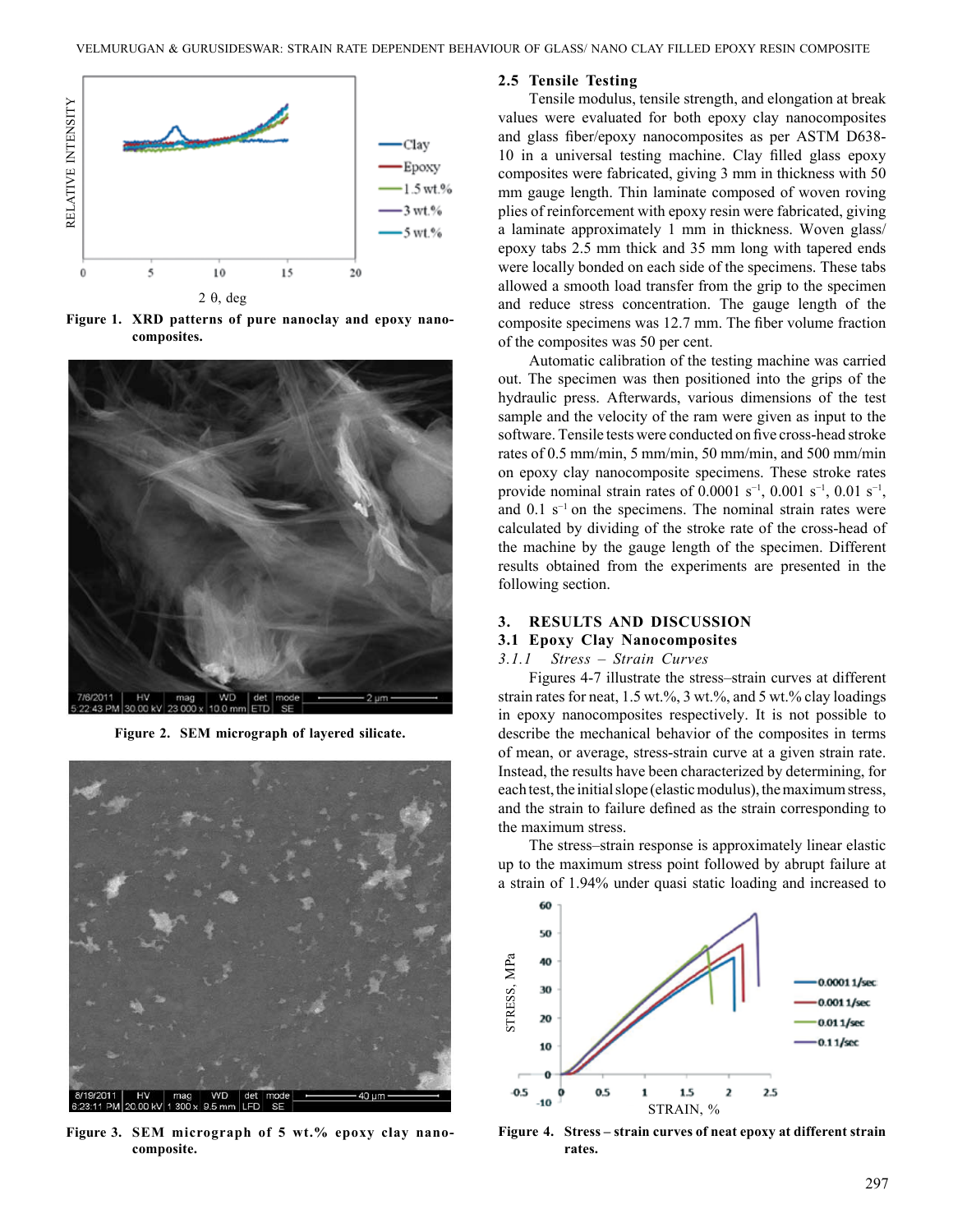

**Figure 5. Stress–strain curves of 1.5 wt.% clay epoxy nanocomposite at different strain rates.**



**Figure 6. Stress – strain curves of 3 wt.% clay epoxy nanocomposite at different strain rates.**



**Figure 7. Stress – strain curves of 5 wt.% clay epoxy nanocomposite at different strain rates.**

2.43% under highest strain rate (0.1 1/s) for neat epoxy system. For 1.5 wt.% clay loading, the stress-strain response is linear elastic and failed at a strain of 1.79% under quasi static and decreased to 1.52% at highest strain rate. Similarly, for 5 wt.% clay loading, the specimen failed at a strain of 1.67% under quasi static and decreased to 1.48% at highest strain rate. Neat epoxy system is more sensitive to strain rate than epoxy clay nanocomposites.

# *3.1.2 The Tensile Strength and the Stiffness*

The extracted data for different strain rates are summarized in Table 1. To determine the stiffness (slope of stress–strain curve), initial linear portion of the curve has been fitted with a linear curve. To determine the tensile strength, the peak load is divided by original cross-sectional area.

**Table 1. Mechanical properties of neat epoxy at different strain rates**

| Cross head<br>velocity (mm/min) | <b>Tensile</b><br>modulus (GPa) | <b>Tensile</b><br>strength (MPa) | <b>Strain</b><br>rate $(S^{-1})$ |
|---------------------------------|---------------------------------|----------------------------------|----------------------------------|
| 0.5                             | $2.57+0.10$                     | $45.57 + 5.91$                   | 0.0001                           |
| 5                               | $2.76 + 0.13$                   | $45.31 + 0.91$                   | 0.001                            |
| 50                              | $2.81 + 0.10$                   | $43.53 + 2.37$                   | 0.01                             |
| 500                             | $2.97+0.01$                     | $56.51 + 0.07$                   | 0.1                              |

The effect of strain rate on the tensile modulus is shown in Fig. 8. The stiffness of epoxy clay nanocomposites tends to slightly increase as strain rate increased by 12.89 %, 7.14 %, 4.95 % and 2.06 % at the highest strain rate (0.1 1/sec) for neat epoxy, 1.5 wt.%. 3 wt.% and 5 wt.% clay loadings, respectively. It is observed that neat epoxy is more testing speed sensitive when compared to epoxy nanocomposites. Increasing strain-rate will decrease the molecular mobility of the polymer chains, consequently leading to a value apparently a stiffer and more brittle material.



**Figure 8. Effect of strain rate on tensile modulus of epoxy clay nanocomposites.**

The effect of strain rate on the tensile strength of composites is shown in Fig. 9. The extracted longitudinal tensile strength response tends to have significant decrease with increasing strain rate. The increase is 23.99% for neat epoxy and decrease is 14.77%, 12.18% and 20.72% at the highest strain rate (0.1 1/sec) for 1.5 wt.%, 3 wt.% and 5 wt.% clay loadings of epoxy clay nanocomposites respectively. At higher clay loadings drastic decline in tensile strength is noticed with the increasing strain rate.



**Figure 9. Effect of strain rate on tensile strength of epoxy clay nanocomposites.**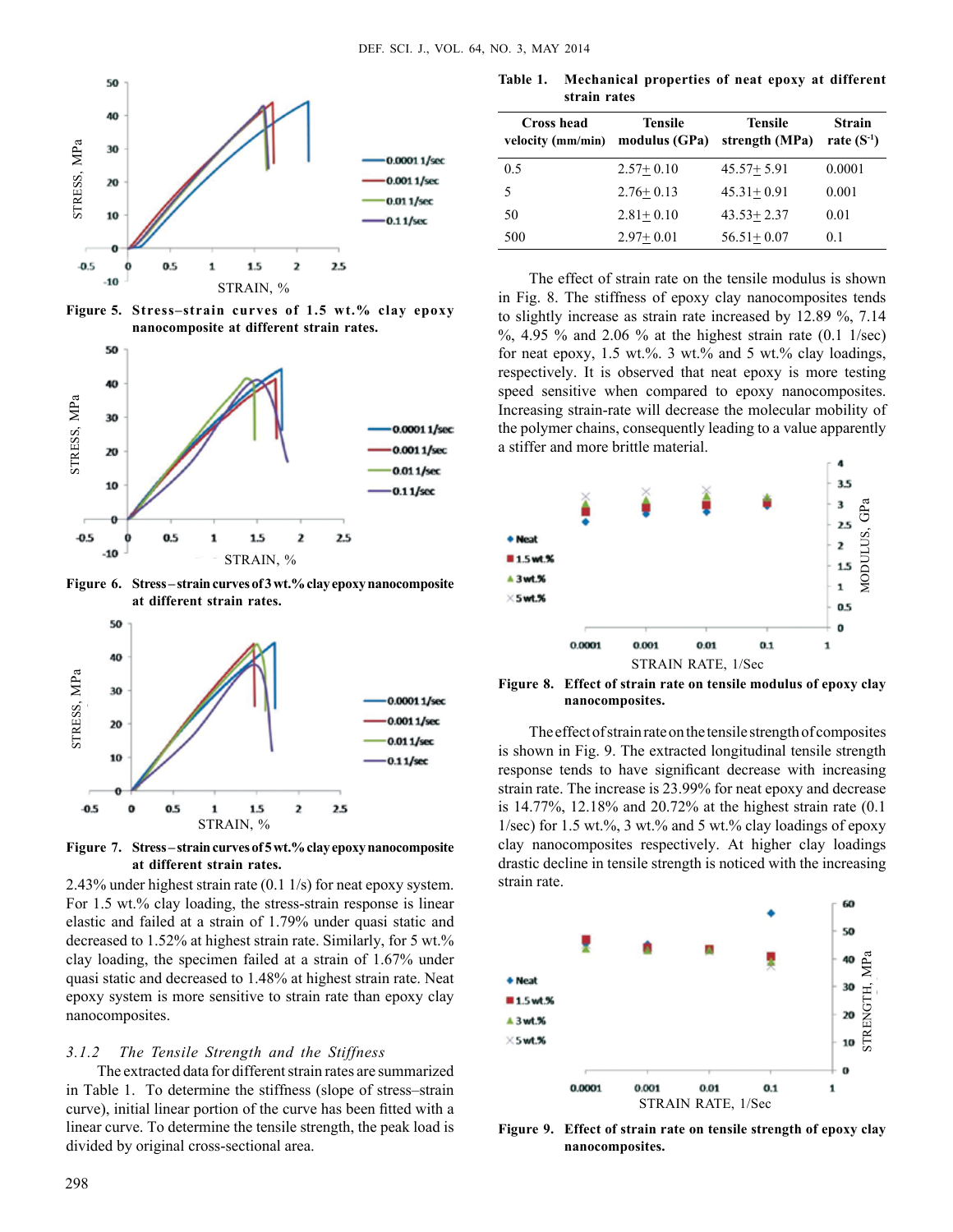The strain to failure tends to increase for neat epoxy system and decrease for 1.5 wt.%, 3 wt.% and 5 wt.% clay loadings as strain rate increased. The increase is 20.31% at the highest strain rate for neat epoxy and decrease is 17.98%, 14.68% and 12.45% at the highest strain rate  $(0.1 \frac{1}{sec})$  for 1.5 wt.%, 3 wt.% and 5 wt.% clay loadings of epoxy clay nanocomposites respectively. Decrement in failure strain is observed for higher loadings with the increasing strain rate.

#### *3.1.3 Effect of Clay on Tensile Properties*

The failure stresses are declining as the organoclay loading increases. The decrease in strength at higher clay loading is believed to be a direct result of the aforementioned weak interfacial bond between the filler and the matrix. Also, the presence of minor agglomerations in the 3 wt% and 5 wt% specimens could be a reason for decrement in strength. With properties such as the ones tested in this section, the ability of the strong bond to transfer load from the weak matrix to the rigid filler is crucial. If such a bond does not exist or is weak, the load is borne primarily by the weak matrix causing the material to fail prematurely.

The larger the surface area of the filler in contact with the polymer, the greater will be the reinforcing effect. This could partly explain why layered silicates, having an extremely high specific surface area (on the order of 800  $\mathrm{m}^2/\mathrm{g}$ ) impart dramatic improvements of modulus even when present in very small amounts in a polymer. It is found that the modulus of the nanocomposites increases monotonically with increasing clay content. In general, the improvement in elastic modulus is attributed to the good dispersion of nanosize clay particles and good interfacial adhesion between the particles and the matrix so that the mobility of polymer chains is restricted under loading.

### **3.2 Glass Fiber Epoxy Hybrid Nanocomposites**

### *3.2.1 Stress – strain curves*

Tensile test were conducted on five cross-head stroke rates of 0.5 mm/min, 5 mm/min, 50 mm/min, and 500 mm/min on glass/epoxy/clay nanocomposite specimens. These stroke rates applied nominal strain rates of 0.00066 1/s, 0.0066 1/s, 0.066 1/s, and 0.66 1/s on the specimens. Figures 10-13 illustrate the stress–strain curves at different strain rates for neat, 1.5 wt.%, 3 wt.% and 5 wt.% clay loadings of glass epoxy clay hybrid nanocomposites respectively. The stress – strain curves were similar and the behavior was consistent at different strain rates.

In Fig. 10, it can be seen that the stress-strain curves for glass epoxy composite show characteristics similar to those of pure epoxy. The curves for glass epoxy composite also exhibit relatively greater linearity than those for pure epoxy, suggesting that stiffening is due to the reinforcing fibres. The stress–strain response is approximately linear elastic up to the maximum stress point followed by abrupt failure at a strain of 10.23% under quasi static loading and increased to 13.90% under highest strain rate (0.66 1/s) for neat epoxy glass epoxy composite.

For 1.5 wt.% clay loading, the stress–strain response is linear elastic and failed at a strain of 9.99% under quasi static



**Figure 10. Stress – strain curves of glass epoxy composite at different strain rates.**



**Figure 11. Stress – strain curves of 1.5 wt.% clay glass epoxy hybrid nanocomposite at different strain rates.**



**Figure 12. Stress – strain curves of 3 wt.% clay glass epoxy hybrid nanocomposite at different strain rates.**



**Figure 13. Stress – strain curves of 5 wt.% clay glass epoxy hybrid nanocomposite at different strain rates.**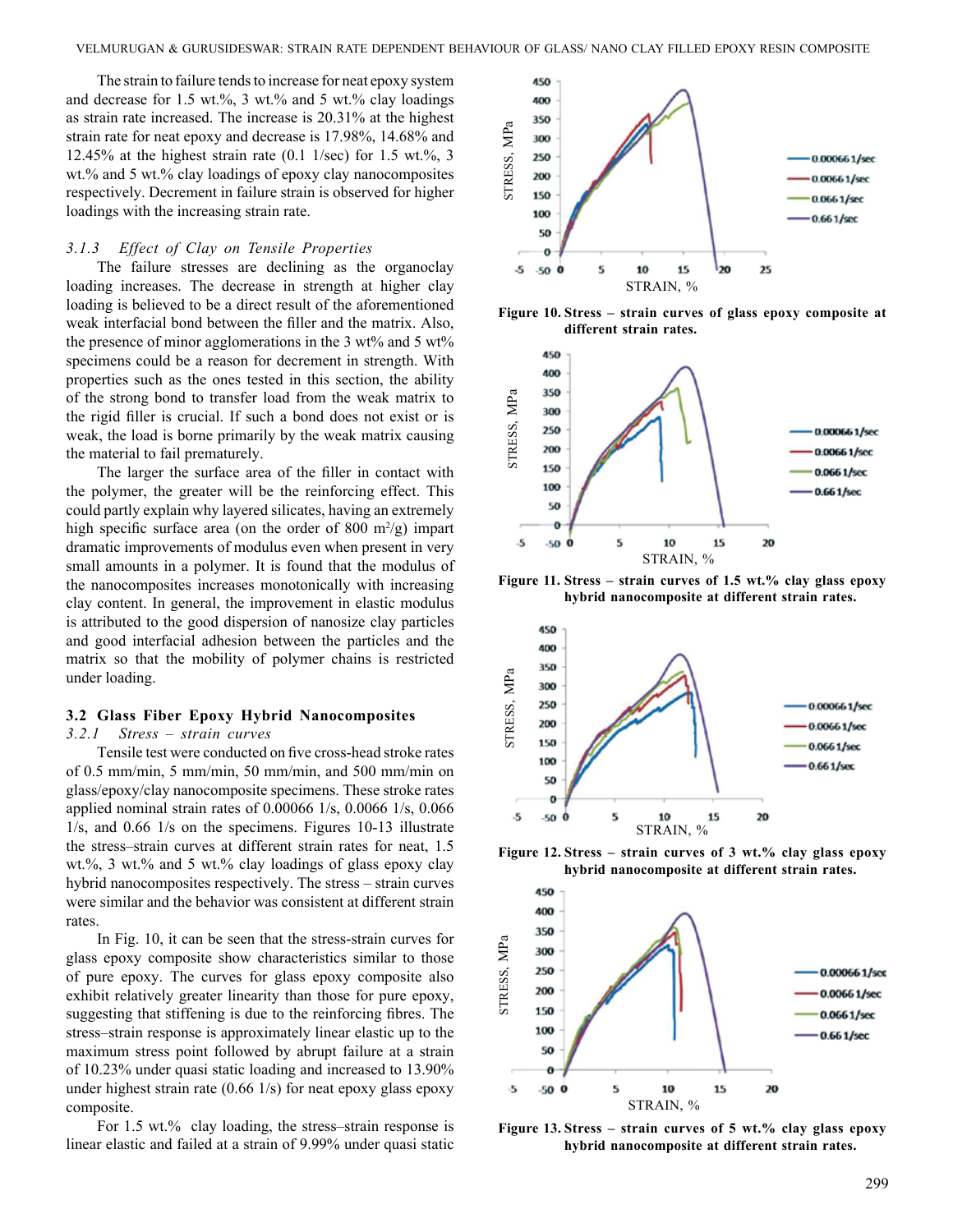loading and increased to 13.32% at highest strain rate (0.66 1/s) and the failure strain is reduced with the addition of clay.

For 5 wt.% clay loading, the specimen failed at a strain of 9.97% under quasi static loading and decreased to 9.68% at highest strain rate. At higher strain rate, the initial stress–strain response leading up to the peak stress is almost similar to the quasi-static results. On the other hand, comparing the figures, it can be understood that when the strain rate is increased, the ultimate strength of the composite under consideration is increased.

### *3.2.2 The Tensile Strength and the Stiffness*

The extracted data for different strain rates are summarized in Table 2, which gives modulus and tensile strength. To determine the stiffness (slope of load-dispalcement curve), initial linear portion of the curve was fitted with a linear curve. To determine the tensile strength, the peak load was divided by original cross-sectional area.

**Table 2. Mechanical properties of neat GFRP at different strain rates**

| Cross head<br>velocity (mm/min) | <b>Tensile</b><br>modulus (GPa) | <b>Tensile</b><br>strength (MPa) | <b>Strain</b><br>rate $(S^{-1})$ |
|---------------------------------|---------------------------------|----------------------------------|----------------------------------|
| 0.5                             | $7.52 + 0.77$                   | $325.9 + 13.61$                  | 0.00066                          |
| 5                               | $8.26 + 0.18$                   | $339.4 + 18.13$                  | 0.0066                           |
| 50                              | $8.98 + 0.27$                   | $387.1 \pm 7.04$                 | 0.066                            |
| 500                             | $6.13 + 0.55$                   | $401.9 + 19.04$                  | 0.66                             |

The effect of strain rate on the tensile strength of composites is shown in Fig. 14. The extracted longitudinal tensile strength response tends to significantly increase with increasing the strain rate. The increase is 23.33%, 27.99%, 27.82% and 13.03% at the highest strain rate (0.66 1/s) for neat glass fiber epoxy, 1.5 wt.%, 3 wt.% and 5 wt.% clay loadings of glass epoxy clay hybrid nanocomposites respectively. The stiffness of glass/epoxy hybrid nanocomposites tends to slightly increase as strain rate increased by 19.4%, 23.66%, 15.07% and 12.6% for neat epoxy, 1.5 wt.%. 3 wt.% and 5 wt.% clay loadings respectively. The maximum increase in elastic modulus and tensile strength is observed for 1.5 wt.% clay loading at highest strain rate (0.66 1/s).



**Figure 14. Effect of strain rate on tensile strength of hybrid nanocomposites.**

The increase in tensile modulus and strength is generally explained by a combination of several factors including the viscoelastic nature of the polymeric matrix, i.e. stiffening with increased rate of loading, the woven structure and geometry of the composite. Furthermore, the rate sensitivity of the tensile strength can also be attributed to the rate dependence of the glass fibres in fibre dominated loading mode, as suggested by Okoli<sup>21</sup>. Therefore, compared with the elastic modulus, the longitudinal tensile strength is highly affected by the strain rate.

The increment in failure strain is observed for glass epoxy clay hybrid nanocomposites with the increasing strain rate. The increase is 36.75%, 33.84%, 23.60% and 6.62% at the highest strain rate  $(0.66 \frac{1}{s})$  for neat glass fiber epoxy, 1.5 wt.%, 3 wt.% and 5 wt.% clay loadings of glass epoxy clay hybrid nanocomposites respectively.

### *3.2.3 Effect of Clay on Tensile Properties*

In general, the tensile strength is fiber dominated property, the stress-strain curve is linear and sudden failure occurs as the ultimate strength is reached. The failure stresses are declining as the organoclay loading increases. Since, the tensile strength is fiber dominant property and should not be much influenced by the matrix, but when the epoxy matrix is modified with the organoclay, the stiff silicate particles make the matrix brittle, which could be responsible for the decrease in the tensile strength of nanocomposites. Apparently, the silicate layers constrain the matrix so that plastic deformations are prevented in the nanocomposite.

The tensile modulus increases by adding montmorillonite organoclay. It is noted that an increase of about 10% is achieved with addition of only 1.5 wt% organoclay. It should be recalled that for the nanocomposites with 1.5 wt% organoclay, XRD showed no peak, indicating that the exfoliated clay morphology dominates. Thus, it indicates that the exfoliated structure contributes more significantly to the improvement of the tensile modulus. It is also reported that the increase in modulus is directly related to the high aspect ratio of silicate layers.

A sudden drop in failure strain is observed with the addition of clay in glass epoxy composites. The decrease in strain to failure at higher clay loading is believed to be due to the stiff silicate particles.

### **3.3 SEM Fractography**

From the visual inspection a marked change could be observed in the fracture surface at different cross-head speed. At lower strain rates, less damage in the fracture surface and matrix crack were observed. On the other hand, with increasing strain rate, fracture path covered the entire gauge region. An extensive debonding of fibers from the matrix was observed with increasing strain rate.

The SEM micrographs of clay–GFRP hybrid composite specimens tested at lowest strain rate are shown in Fig. 15. The neat GFRP samples showed smooth surfaces of homogenous matrix material flow in the form of shear lips, leads to brittle failure. The fiber surfaces were very clean without any trace of attached resin particles. The clay nanocomposite matrix between the reinforcing fibers showed rough surfaces and shear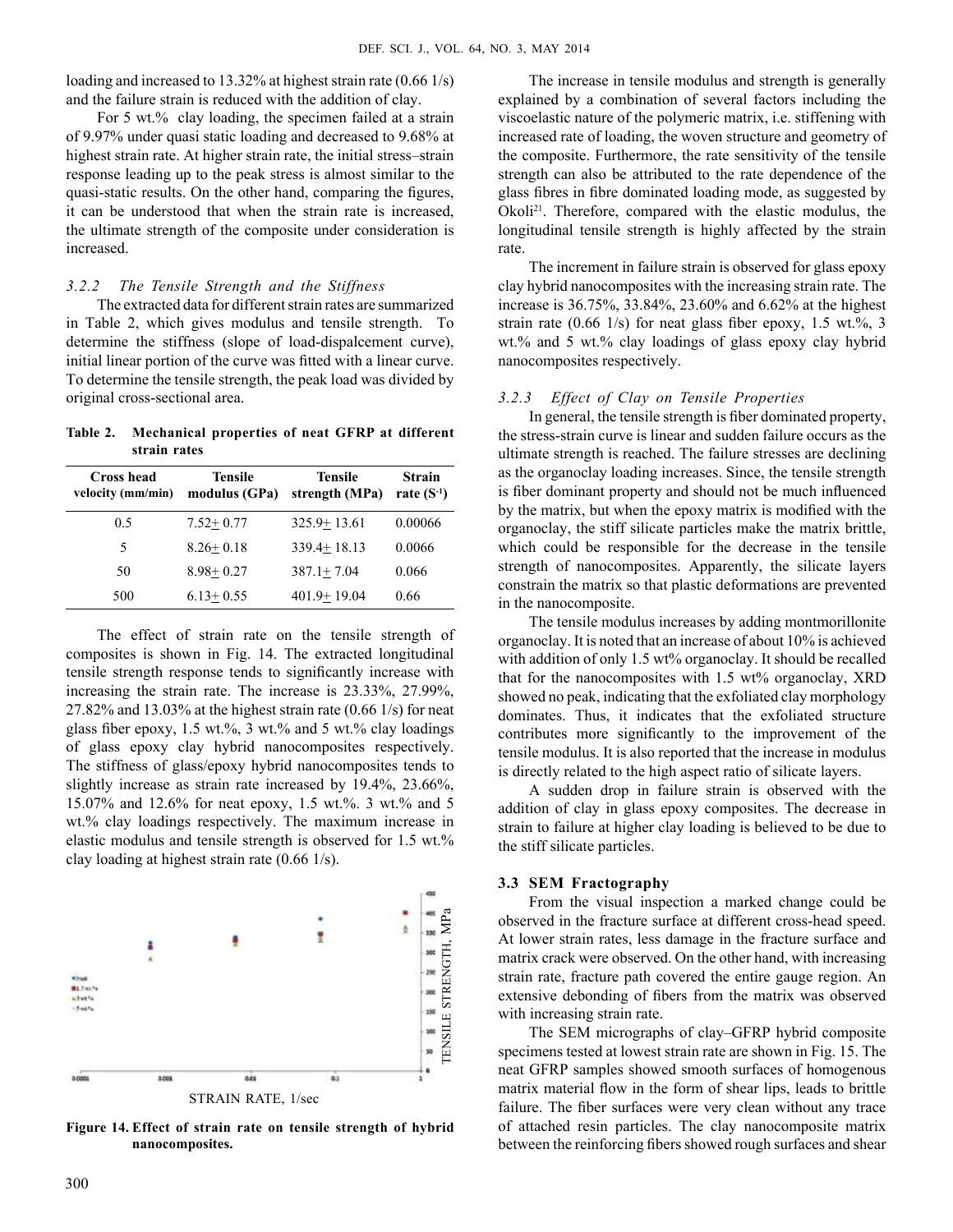

**Figure 15. SEM micrographs of fiber matrix interaction at different clay loadings.**

lips became smaller in size, deeper and dense with increasing clay content. The clay-modified epoxy matrix shows good wetting to the glass fibers than the neat matrix. It is noted that only good fiber–matrix adhesion allows good load transmission between glass fibers and polymer matrix.

From SEM micrographs it is clear that the failure modes change with changing loading rate. Figure 16 revealing matrix cracking, matrix damage and fiber break for clay- GFRP hybrid composites at lower strain rates (0.5 mm/min and 5 mm/min). Micro voids  $(\sim)$  µm dia) and matrix cavity were observed for 5 wt.% clay loading (Fig. 17)



**Figure 16. SEM images of quasi static fractured surfaces of clay-GFRP hybrid (a) matrix cracking, (b) matrix damage, (c) and d) fiber breakage.**

It is observed that the failure mode changes from fiber brittle failure to brittle failure with considerable matrix damage preceding final fracture as the strain rate increases. At higher strain rates, total loss of adhesion at the fiber/polymer interface were observed for clay-GFRP hybrid composites (Fig. 18)



**Figure 17. SEM images of 5 wt.% clay-GFRP hybrid composites (a) micro voids and (b) matrix cavity.**



**Figure 18. SEM images of tensile fractured surfaces at loading rate of 500 mm/min (a) matrix debonding and (b) fiber pullout.**

### **4. Conclusions**

In the current study, the role of both clay and strain rate on the tensile properties of neat epoxy and glass epoxy hybrid nanocomposites were studied. The tests were conducted for strain rates ranging from 0.5 mm/min to 500 mm/min with samples possessing different clay loadings. The performance of the composites depends on loading rates and the dispersion of nano particle in the matrix. The strain rate effect plays a dominate role in the stress–strain behavior of this composites. The mechanical properties of both epoxy and glass/epoxy composite are strain rate sensitive, even at low range of strain rate. The experimental findings show that the longitudinal tensile strength is more rate sensitive than its longitudinal stiffness. The visual inspection of the failed specimens shows significant changes in the fracture surface with increased strain rate. At low strain rates, damage regions cover a small portion of the fracture surface while with increasing strain rate the damage path covers the entire gauge section where extensive debonding between the fibers and the matrix is also observed. The presence of nano clay has a significant effect on mechanical properties; even at low weight fraction, an increase in modulus is observed in epoxy and glass/ epoxy composites.

### **References**

- 1. Mukheree**,** G.S. Evaluation of processing temperature in the production of fibre reinforced epoxy composites. *J. Thermal Anal. Calorimetry,* 2012, **108**, 947-950
- 2. Mukherjee G.S. & Saraf, M.N. Studies on the fibre reinforced plastics honeycomb structure. *Polymer Composites***.** 1994, 16, 217-222
- 3. Banerjee M.; Sachdev P. & Mukherjee G.S. Studies on the Magnetic-nanocomposite of Carbon, Cobalt and Vinyl Polymer prepared by ion bean sputtering technique. *J. Sci. Conf. Proc.,* 2009 **1**, 86-92.
- 4. Banerjee M.; Sachdev P. & Mukherjee G.S. Preparation